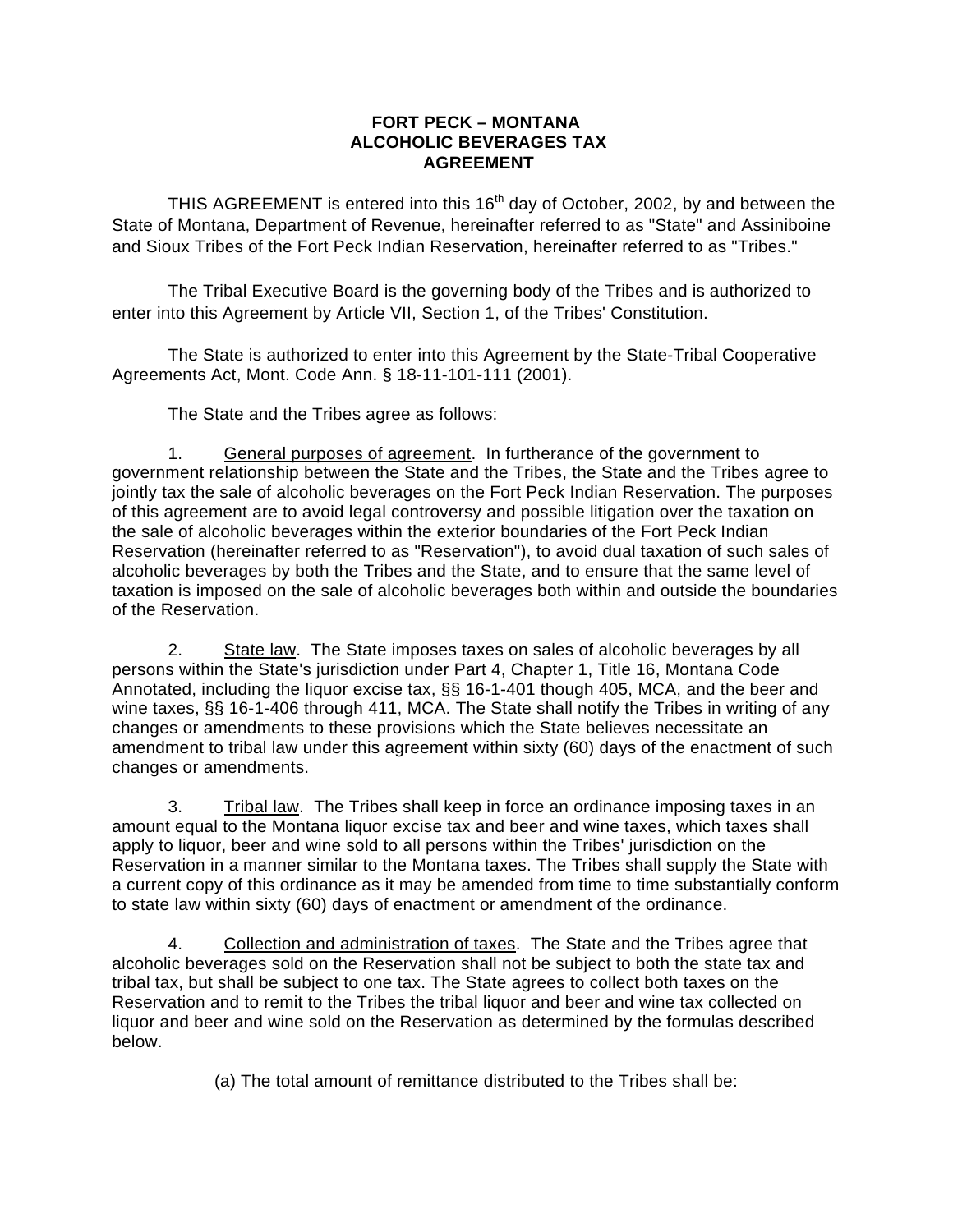(i) Liquor: The Tribes will receive fifty percent (50%) of the total taxes collected on the sale of liquor on the Reservation determined by sales of liquor from retail liquor distributors on the Reservation for each calendar quarter; and

(ii) Beer and Wine: The Tribes will receive fifty percent (50%) of the total taxes collected on beer and wine consumed on the Reservation. The amount so consumed will be determined by multiplying the total population of the Reservation as determined by 2000 census by the tax on the per capita consumption per quarter of beer and wine in Montana as determined by the State for the preceding calendar year, and then multiplying the resulting sum by .50.

(b) The State shall distribute the moneys due to the Tribes under this Agreement no later than thirty days from the end of each calendar quarter. The State will include with each distribution a statement showing how the distribution was determined for that quarter.

(c) Distributions will start within thirty days from the end of the first whole calendar quarter after the effective date of this Agreement and continue until the expiration or the termination of this Agreement as provided Paragraph 5 or required by law. For the purpose of this Agreement a calendar quarter begins on January 1, April l, July 1 or October 1 of each year.

(d) The amount payable to the Tribes shall be in the form of a warrant issued by the State of Montana payable to the Tribes and sent to the Chairman of the Tribes.

 5. Term. This Agreement shall be for a term of ten years from the effective date, subject to the renewal provision of paragraph 8 unless terminated in writing by either party upon written notice to the other. This Agreement shall automatically remain in effect for each successive calendar quarter beyond its term if neither party terminates the Agreement as provided above or if the parties fail to renew the Agreement as provided in paragraph 8 of this Agreement. Remittance of funds by the State to the Tribes in the event of termination of the Agreement shall be as follows:

(a) If written notice of termination is given by the State or the Tribes more than thirty days prior to the end of the calendar quarter, the State shall be obligated to remit the full amount payable to the Tribes for the calendar quarter in which the notice of termination is given.

(b) If written notice of termination is given by the Tribes less than thirty days prior to the end of the calendar quarter, the State shall be obligated to remit the full amount payable to the Tribes for the calendar quarter in which the notice of termination is given.

(c) If the written notice of termination is given by the State less than thirty days prior to the end of the calendar quarter, the State shall be obligated to remit the full amount payable to the Tribes for the next calendar quarter following notice.

The obligation stated in subparagraphs (a) through (c) shall survive any termination of this Agreement.

 6. Audits. Either party may examine or audit the records of the other party to determine the accuracy of the statement or representations called for in this Agreement. The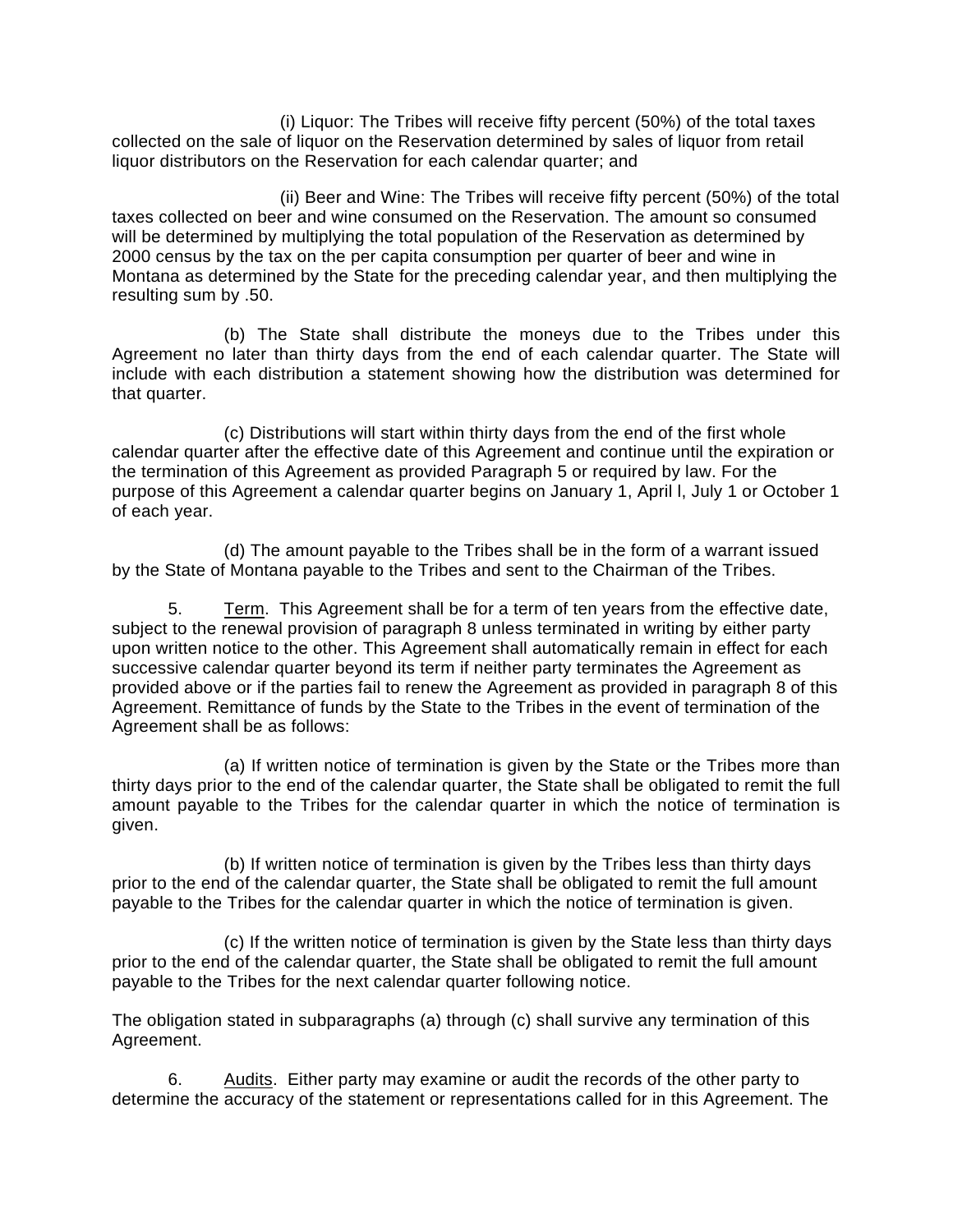right of examination or audit shall exist during the term of the Agreement and for a period one year after the date of any termination or expiration of this Agreement.

7. Effective date. This Agreement shall be effective on the  $1<sup>st</sup>$  day of October, 2002.

## 8. Amendments, renegotiation and renewal.

(a) This Agreement may be amended only by written instrument signed by both

parties.

(b) Six months prior to expiration of the initial ten year term provided in paragraph 5 of this Agreement, the parties shall meet to negotiate in good faith a renewal of the Agreement.

(c) The Tribes and the State agree to negotiate in good faith any amendments requested by the other party upon receipt of a request to renegotiate. The parties agree to come together to negotiate within sixty (60) days of any such request by the other party.

9. Reservation of rights and negative declaration. The State and Tribes have entered into this Agreement in part to resolved a legal dispute and avoid litigation. The parties agree that by entering into this Agreement, neither the State not the Tribes shall deemed to have waived any rights, arguments or defenses available in litigation on any subject. This Agreement is specifically not intended to reflect or be viewed as reflecting in this or any context either party's position with respect to the jurisdictional authority of the other. Nothing in this Agreement or in any context either party's position with respect to the jurisdictional authority of the other. Nothing in this Agreement or in any conduct undertaken pursuant thereto shall be deemed as enlarging or diminishing the jurisdictional authority of either party except to the extent necessary to implement and effectuate the Agreement's terms. This Agreement, conduct pursuant thereto or conducts in the negotiations or renegotiation of this Agreement shall not be offered as evidence, otherwise referred to in any present or future litigation, or used in any way to further either party's equitable or legal position in any litigation. By entering into this Agreement, neither the State nor the Tribes are forfeiting any legal rights to apply their respective taxes except as specifically set forth in this Agreement. This Agreement does not apply to any state tax collected other than the tax on liquor and beer and wine as provided in §§ 16-1-401 through all, MCA, 1991. It does not apply to any other taxes or fees of any nature collected by the State. This Agreement does not apply to any other tax collected by any other agency or subdivision of the State of Montana.

 10. Notices. All notices an other communications required to be given under this Agreement by the Tribes and the State shall be deemed to have been duly given when delivered in person or posted by United States certified mail, return receipt requested, with postage prepaid, addressed as follows:

(a) If to the Tribes:

 Chairman, Fort Peck Tribal Executive Board Assiniboine & Sioux Tribes of the Fort Peck Reservation Post Office Box 1027 Poplar, Montana 59255